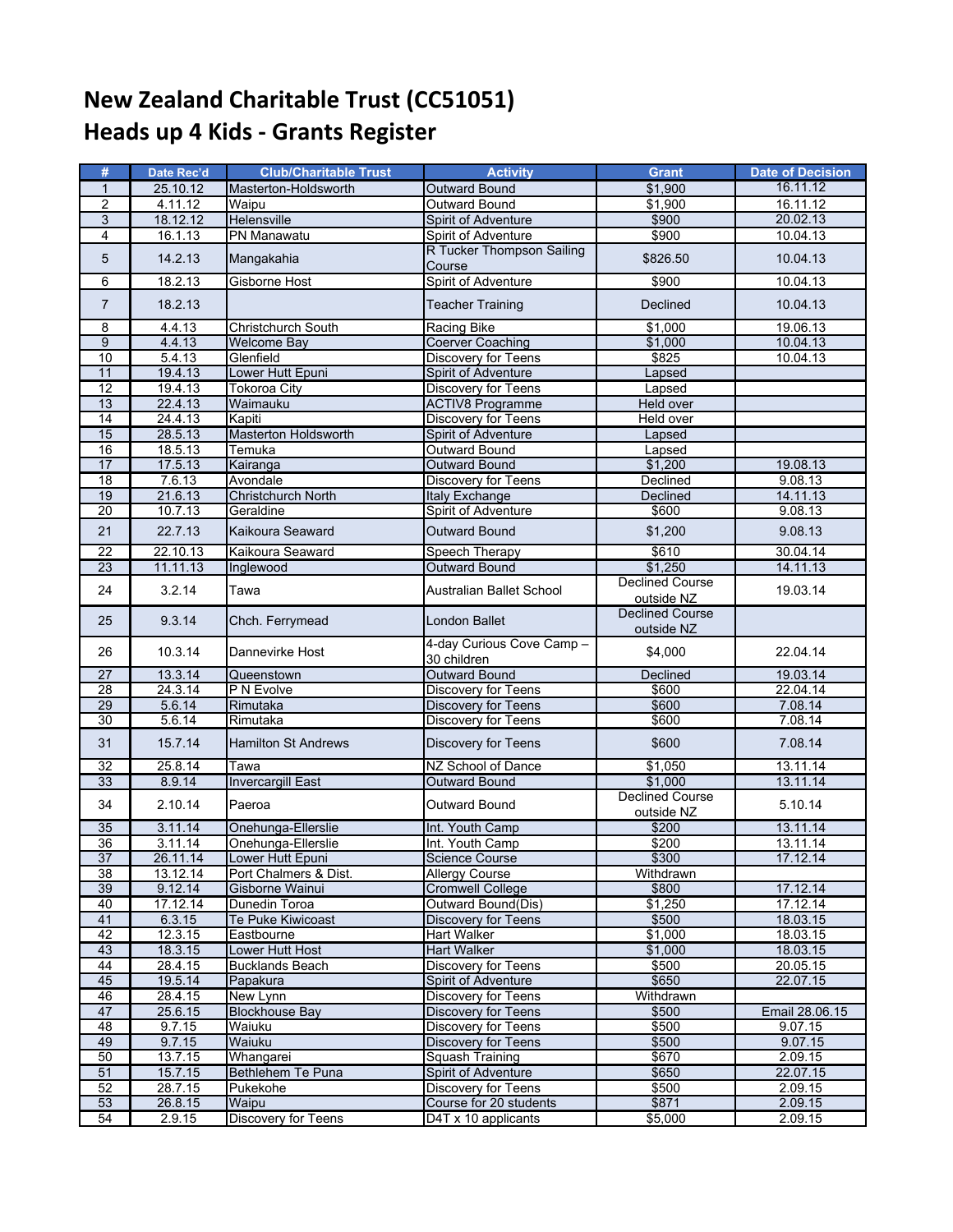| #        | Date Rec'd           | <b>Club/Charitable Trust</b>   | <b>Activity</b>                                  | <b>Grant</b>      | <b>Date of Decision</b> |
|----------|----------------------|--------------------------------|--------------------------------------------------|-------------------|-------------------------|
| 55       | 79.15                | Silverstream                   | Discovery for Teens                              | \$1,000           | 9.09.15                 |
| 56       | 6.10.15              | Whitianga                      | <b>Discovery for Teens</b>                       | \$500             | 27.11.15                |
| 57       | 4.11.15              | Remuera                        |                                                  | \$750             | 27.11.15 No longer      |
|          |                      |                                | Discovery for Teens                              |                   | proceeding              |
| 58       | 10.11.15             | <b>Welcome Bay</b>             | <b>Outward Bound</b>                             | \$1,336           | 27.11.15                |
| 59       | 10.11.15             | <b>Hokitika</b>                | Scouts NZ Venture                                | \$350             | 27.11.15                |
| 60       | 9.3.16               | Gore Hokonui                   | Wander Safe unit                                 | \$200             | 16.03.16                |
| 61       | 31.3.16              | Hokitika                       | Spirit of Adventure - 10                         | \$3,000           | 26.04.16                |
|          |                      |                                | <b>Students</b><br>NZ Centre for Gifted          |                   |                         |
| 62       | 1.4.16               | <b>Halswell &amp; District</b> | Education                                        | \$700             | 26.04.16                |
|          |                      |                                | NZ Centre for Gifted                             |                   |                         |
| 63       | 1.4.16               | <b>Halswell &amp; District</b> | Education                                        | \$700             | 26.04.16                |
| 64       | 19.7.16              | Gisborne Wainui                | <b>Outward Bound</b>                             | \$1,370           | 19.08.16                |
| 65       | 1.8.16               | Gisborne Wainui                | <b>Outward Bound</b>                             | \$1,370           | 19.08.16                |
| 66       | 4.8.16               | Orewa                          | <b>Discovery for Teens</b>                       | \$1,200           | 19.08.16                |
| 67       | 11.8.16              | Hokitika                       | $NZ$ Scout Jamboree $-2$                         | \$500             | 19.08.16                |
|          |                      |                                | scouts                                           |                   |                         |
| 68       | 12.10.16             | Karori                         | NZ Scout Jamboree - 14                           | \$3,500           | 19.10.16                |
|          |                      |                                | scouts                                           |                   |                         |
| 69       | 31.10.16             | Ruapehu                        | <b>UCOL Wanganui Cooking</b><br>Class            | \$1,000           | 18.11.16                |
|          |                      |                                | Tomatis Listening Therapy                        |                   |                         |
| 70       | 11.3.17              | Inglewood                      | Course                                           | \$780             | 15.03.17                |
|          |                      |                                |                                                  |                   |                         |
| 71       | 18.04.17             | Waikanae                       | ZEAL - will assist 20+ youth                     | \$5,000           | 25.04.17                |
| 72       | 18.04.17             | Owera                          | Snowplanet daytrip - 21                          |                   | 25.04.17                |
|          |                      |                                | students                                         | \$1,000           |                         |
| 73       | 26.07.17             | <b>Napier Host</b>             | <b>Blue Light Ventures</b>                       | \$200             | 31.07.17                |
| 74       | 17.08.17             | Gisborne Wainui                | Spirit of Adventure - 10                         | \$2,700           | 31.08.17                |
|          |                      |                                | <b>Students</b>                                  |                   |                         |
| 75<br>76 | 19.09.17<br>30.10.17 | Greerton<br>Mataura            | <b>Spirit of Adventure</b><br>Wandatrak LANSAR   | \$600<br>\$250    | 25.09.17<br>17.11.17    |
|          |                      |                                | 4-day Rotorua camp - 45 Yr                       |                   |                         |
| 77       | 14.11.17             | Inglewood                      | 7/8 Students                                     | \$4,500           | 17.11.17                |
|          |                      |                                | Number works & words 2                           |                   |                         |
| 78       | 28.02.18             | PN Fitzherbert                 | year programme                                   | Lapsed            |                         |
|          |                      |                                | 5 Schools visited by local                       |                   |                         |
| 79       | 22.04.18             | <b>PN Fitzherbert</b>          | authors promoting reading &                      | \$1,200           | 07.05.18                |
|          |                      |                                | literature                                       |                   |                         |
| 80       | 31.05.18             | RYALT - supported by Waihi &   | Literacy Camp for 17                             | \$6,000           | 14.06.18                |
|          |                      | Tokoroa Host                   | students<br>ATL@S SOA<br>$-6$                    |                   |                         |
| 81       | 18.07.18             | Orewa                          | Scouts                                           | \$3,000           | 20.07.18                |
|          |                      |                                | <b>BOYLE Potential Leaders</b>                   |                   |                         |
| 82       | 18.07.18             | East Coast Bays                | Programme                                        | Lapsed            |                         |
| 83       | 03.08.18             | Fairlie                        | <b>Outward Bound</b>                             | \$1,500           | 15.08.18                |
| 84       | 03.08.18             | Tawa                           | Spirit of Adventure                              | \$1,000           | 15.08.18                |
| 85       | 01.09.18             | Glenfield                      | Rescue Run 2018                                  | \$234             | 05.09.18                |
| 86       | 09.10.18             | Orewa                          | Spirit of Adventure                              | \$900             | 24.10.18                |
| 87       | 23.10.18             | East Coast Bays                | Personal Trainer for NZ                          | \$1,232           | 24.10.18                |
|          |                      |                                | <b>Swim Champs</b><br><b>Broadcasting Course</b> | \$190             | 24.10.18                |
| 88       | 23.10.18             | Okato                          | $-36$<br>Beach Day trip                          |                   | 17.11.18 \$213.40       |
| 89       | 13.11.18             | New Brighton                   | students                                         | \$880             | returned                |
| 90       | 16.11.18             | Gore River Valley              | Spirit of Adventure                              | \$500             | 17.11.18                |
| 91       | 16.11.18             | Wanaka Upper Clutha            | <b>Outward Bound</b>                             | \$1,300           | 17.11.18                |
| 92       | 16.11.18             | Te Puke Kiwicoast              | Cromwell College                                 | \$1,200           | 17.11.18                |
|          |                      | <b>NZME Special Children's</b> | Nationwide support for<br>$\overline{4}$         |                   |                         |
| 93       | 22.11.18             | Christmas Party 2018           | Christmas parties and 2                          | \$5,750           | 23.11.18 inc GST        |
|          |                      |                                | winter events                                    |                   |                         |
| 94       | 03.12.18             | Pukekohe                       | Spirit of Adventure                              | \$950 amended to  | 05.12.18                |
| 95       | 05.12.18             |                                |                                                  | \$270.10<br>\$830 | 06.12.18                |
| 96       | 19.02.19             | Blenheim<br>Queenstown         | Spirit of Adventure<br><b>Outward Bound</b>      | \$500             | 25.02.19                |
| 97       | 25.02.19             | <b>Bell Block Puketapu</b>     | Spirit of Adventure                              | \$500             | 25.02.19                |
|          |                      |                                |                                                  |                   |                         |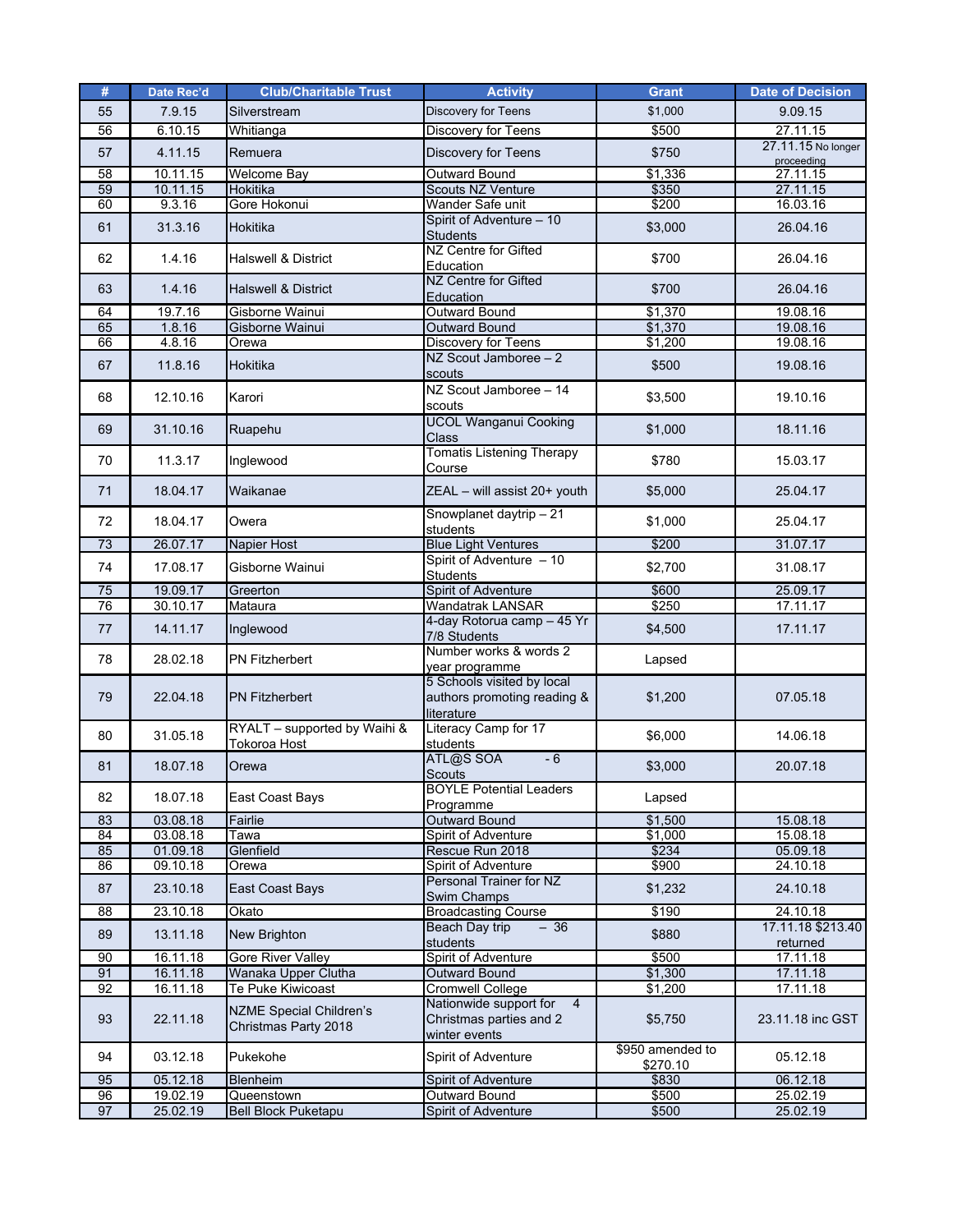| #   | Date Rec'd | <b>Club/Charitable Trust</b>                           | <b>Activity</b>                                                               | <b>Grant</b> | <b>Date of Decision</b> |
|-----|------------|--------------------------------------------------------|-------------------------------------------------------------------------------|--------------|-------------------------|
| 98  | 23.03.19   | Toko & Districts                                       | William Pike Challenge<br>$-34$ Yr 7/8<br>Award<br>students                   | \$1,000      | 24.04.19                |
| 99  | 26.03.19   | <b>PN Fitzherbert</b>                                  | School visits by local authors<br>promoting reading &<br>literature           | \$1,200      | 24.04.19                |
| 100 | 28.03.19   | Tawa                                                   | Feuerstein Programme                                                          | \$1,800      | 24.04.19                |
| 101 | 10.04.19   | <b>Discovery for Teens</b>                             | Discovery for teens                                                           | \$550        | 11.04.19                |
| 102 | 17.07.19   | <b>Balfour</b>                                         | NZ Scout Jamboree - 9<br>Scouts                                               | \$2,000      | 31.07.19                |
| 103 | 30.07.19   | <b>Tokoroa &amp; Districts</b>                         | Cactus Programme - 75<br><b>Students</b>                                      | \$3,000      | 31.07.19                |
| 104 | 28.08.19   | <b>Hamilton Dinsdale</b>                               | Boys to Men Camp - 20<br><b>Students</b>                                      | \$1,680      | 18.09.19                |
| 105 | 03.09.19   | <b>NZME Special Children's</b><br>Christmas Party 2019 | Nationwide support for<br>$\overline{4}$<br>Christmas parties                 | \$5,750      | 18.09.19 Inc GST        |
| 106 | 06.09.19   | Orewa                                                  | NZ Scout Jamboree - 21<br>scouts                                              | \$4,000      | 18.09.19                |
| 107 | 09.09.19   | <b>Waihopai City</b>                                   | <b>Outward Bound</b>                                                          | \$1,000      | 18.09.19                |
| 108 | 17.09.19   | Omokoroa & Districts                                   | Spirit of Adventure                                                           | \$900        | 18.09.19                |
| 109 | 13.11.19   | <b>Hawera Mt View</b>                                  | <b>Blue Light Leadership</b><br>Course - 6 students                           | \$2,000      | 13.11.19                |
| 110 | 13.11.19   | East Coast Bays                                        | <b>Outward Bound</b>                                                          | \$1,000      | 13.11.19                |
| 111 | 17.12.19   | Silverstream                                           | $-10$<br><b>Cadet 2020</b><br>cadets                                          | \$1,200      | 18.12.19                |
| 112 | 19.02.20   | <b>NZME Special Children's</b><br>Christmas Party 2020 | Nationwide support for 2<br>winter parties & 4 Xmas<br>parties                | \$5,750      | 19.02.20 Inc GST        |
| 113 | 20.05.20   | Hokitika                                               | Spirit of Adventure - 10<br><b>Students</b>                                   | \$3,000      | 17.06.20                |
| 114 | 30.07.20   | Selwyn                                                 | Spirit of Adventure - no<br>attendance and refunded                           | \$0          | 03.09.20                |
| 115 | 14.08.20   | Lions Club of Christchurch                             | Spirit of Adventure                                                           | \$600        | 23.09.20                |
| 116 | 31.08.20   | Christchurch South Lions Club                          | <b>Schools Maths Comp</b>                                                     |              | withdrawn               |
| 117 | 21.09.20   | New Brighton                                           | <b>Waltham School Kids Beach</b><br>Dav                                       | \$600        | 23.09.20                |
| 118 | 21.10.20   | Queenstown Lions Club                                  | Get2Go Finalists (team of 8) -<br><b>Hillary Outdoors Education</b><br>Centre | \$5,000      | 21.10.20                |
| 119 | 16.11.20   | <b>Ashburton Lions Club</b>                            | <b>Spirit of Adventure</b>                                                    | withdrawn    |                         |
| 120 | 16.11.20   | Welcome Bay Lions Club                                 | Diabetes Camp support                                                         | \$1,000      | 18.11.20                |
| 121 | 16.12.20   | Masterton Host Waipoua Lions<br>Club                   | Spirit of Adventure                                                           | \$320        | 16.12.20                |
| 122 | 28.12.20   | Silverstream Lions Club                                | NZ Air Training Corp Camp<br>(3 Atendees)                                     | \$825        | 13.01.21                |
| 123 | 25.01.21   | Otumoetai Lions Club                                   | Hillary Outdoors program (17<br>days)                                         | \$700        | 03.02.21                |
| 124 | 3.2.21     | Fielding Manchester Lions Club                         | Spirit of Adventure (10 days)                                                 | \$700        | 03.02.21                |
| 125 | 10.3.21    | Welcome Bay Lions Club                                 | Childrens Fund day                                                            | \$400        | 17.03.21                |
| 126 | 12.3.21    | Christchurch South Lions Club                          | Trailer for School Rowing<br>club                                             | \$4,000      | 16.04.21                |
| 127 | 4.7.21     | Hastings Heretaunga                                    | Attendance at Dusky Sound<br><b>Restoration Project</b>                       | \$1,000      | 21.04.21                |
| 128 | 24.3.21    | <b>NZME Special Children's</b><br>Christmas Party 2020 | Nationwide support of<br>Special Children's Christmas<br>Party                | \$5,750      | 21.04.21                |
| 129 | 5.6.21     | Orewa Lions                                            | Spirit of Adventure (10 days)                                                 | \$1,000      | 19.05.21                |